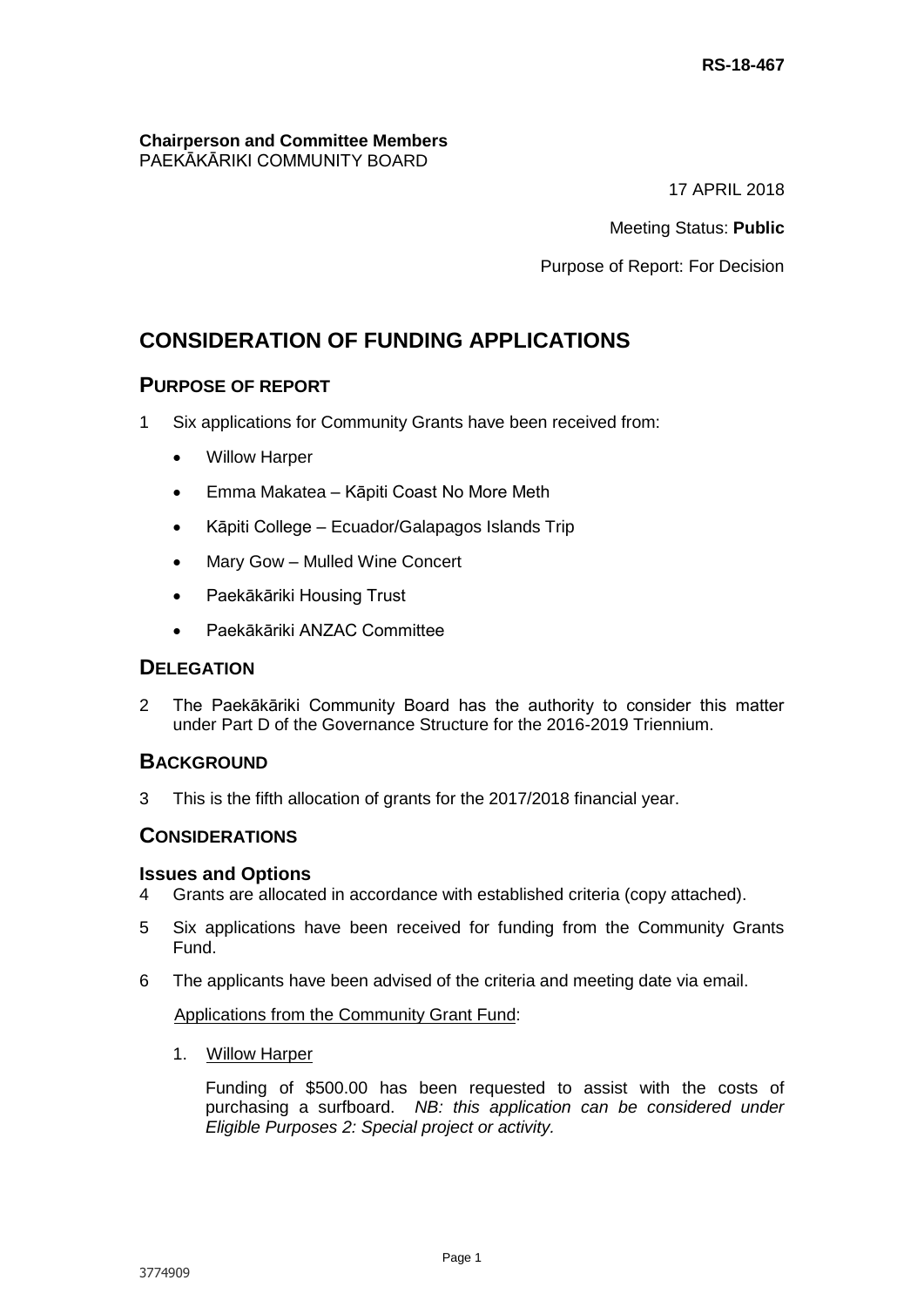#### 2. Emma Makatea - Kāpiti Coast No More Meth

Funding of \$500.00 has been requested to assist with the costs of enabling people to attend a weekly drug and alcohol support programme. *NB: this application can be considered under Eligible Purposes 3: Meritorious project or activity.*

3. Mary Gow – Mulled Wine Concert

Funding of \$500.00 has been requested to assist with the costs of holding a Mulled Wine Concert in Paekākāriki on 27 May 2018. *NB: this application can be considered under Eligible Purposes 2: Special project or activity.*

4. Kāpiti College – Ecuador/Galapagos Islands Trip

Funding of \$500.00 has been requested to assist with the costs for 16 Kāpiti College students to travel to Ecuador and the Galapagos Islands with Operation Wallacea. *NB: this application can be considered under Eligible Purposes 2: Special project or activity.*

5. Paekākāriki Housing Trust

Funding of \$500.00 has been requested to assist with holding two community hui, one in May and one in October. *NB: this application can be considered under Eligible Purposes 2: Special project or activity.*

6. Paekākāriki ANZAC Committee

Funding of \$500.00 has been requested to assist with holding the Paekākāriki yearly ANZAC parade on ANZAC Day 2018. *NB: this application can be considered under Eligible Purposes 3: Meritorious project or activity.*

## **Financial considerations**

| 2017/2018 Budget<br><b>Allocation</b> | <b>Total Allocated To Date</b> | <b>Total Available for</b><br><b>Distribution</b> |
|---------------------------------------|--------------------------------|---------------------------------------------------|
| \$5,790                               | \$3,850                        | \$1,940                                           |

- 7 For this funding round, the total amount in grants being applied for from the Discretionary Fund is \$3,000.
- 8 Below are the successful applicants from the 2017/2018 year for the Board's information:

| Date                 | <b>Recipient</b>      | Amount | <b>Purpose of Grant</b>                                                                                                  | <b>Report</b><br><b>Back</b><br><b>Received</b> |
|----------------------|-----------------------|--------|--------------------------------------------------------------------------------------------------------------------------|-------------------------------------------------|
| 8 August 2017        | Kidz Need Dadz Kāpiti | \$500  | To assist with a Father's Day event<br>on 3 September 2017                                                               | $\gamma$                                        |
| 19 September<br>2017 | Slade O'Rorke-St John | \$300  | To assist with costs associated with<br>Slade's attendance at the<br>Wheelchair Basketball NZ<br>Championships on 23 -24 | ٦                                               |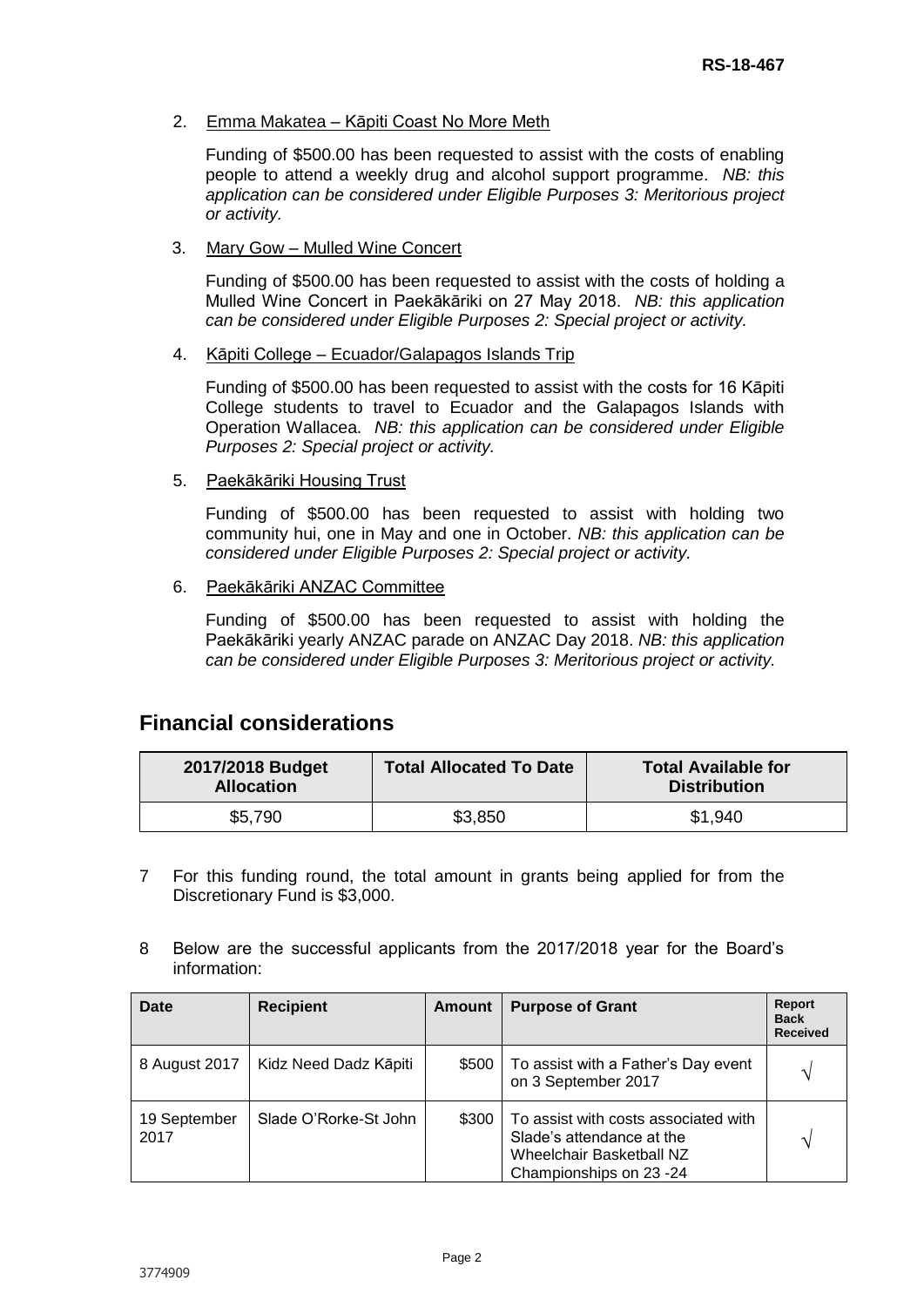| <b>Date</b>          | <b>Recipient</b>                                          | <b>Amount</b> | <b>Purpose of Grant</b>                                                                                                             | Report<br><b>Back</b><br><b>Received</b> |
|----------------------|-----------------------------------------------------------|---------------|-------------------------------------------------------------------------------------------------------------------------------------|------------------------------------------|
|                      |                                                           |               | September 2017 in Tauranga.                                                                                                         |                                          |
| 19 September<br>2017 | Paekākāriki Orchards<br>& Gardens Group                   | \$500         | To assist with purchasing<br>gardening materials and supplies<br>for the preparation of its community<br>garden.                    |                                          |
| 31 October<br>2017   | Kāpiti Gymsports                                          | \$100         | To assist with consent fees<br>associated with building an<br>extension to Gym Sports facility.                                     |                                          |
| 31 October<br>2017   | Zephyr Wills                                              | \$300         | To assist with purchasing a viola<br>bow.                                                                                           |                                          |
| 31 October<br>2017   | Kāpiti College Kapa<br>Haka Group                         | \$1,000       | To assist with travel to Thailand in<br>December<br>of<br>its<br>part<br>as<br>international student exchange.                      |                                          |
| 31 October<br>2017   | Kāpiti College<br>(Get2Go Team)                           | \$400         | To assist with the costs of attending<br>the Get2Go Grand Final on Great<br>Barrier Island in December 2017.                        |                                          |
| 12 December<br>2017  | <b>NO GRANT</b><br><b>APPLICATIONS</b><br><b>RECEIVED</b> |               |                                                                                                                                     |                                          |
| 27 February<br>2018  | Low Carbon Kāpiti                                         | \$250         | To assist with the costs of a<br>community project to build a lego<br>display of what Kāpiti Coast will<br>look like in the future. |                                          |
| 27 February<br>2018  | Paekākāriki Informed<br>Community Inc.                    | \$500         | To assist with the costs of an<br>additional turntable for use at<br>Paekākāriki FM.                                                |                                          |

## **SIGNIFICANCE**

9 This matter has a low level of significance under Council policy.

## **RECOMMENDATIONS**

- 10 That the Paekākāriki Community Board approves a funding application for \$\_\_\_\_\_\_ from Willow Harper to assist with the costs of purchasing a surfboard.
- 11 That the Paekākāriki Community Board approves a funding application for \$\_\_\_\_\_\_ from Emma Makatea – Kāpiti Coast No More Meth to assist with the costs of enabling people to attend a weekly drug and alcohol support programme.
- 12 That the Paekākāriki Community Board approves a funding application for \$\_\_\_\_\_\_ from Mary Gow to assist with the costs of holding a Mulled Wine Concert in Paekākāriki on 27 May 2018.
- 13 That the Paekākāriki Community Board approves a funding application for \$\_\_\_\_\_\_ from Kāpiti College to assist with costs of three Kāpiti College students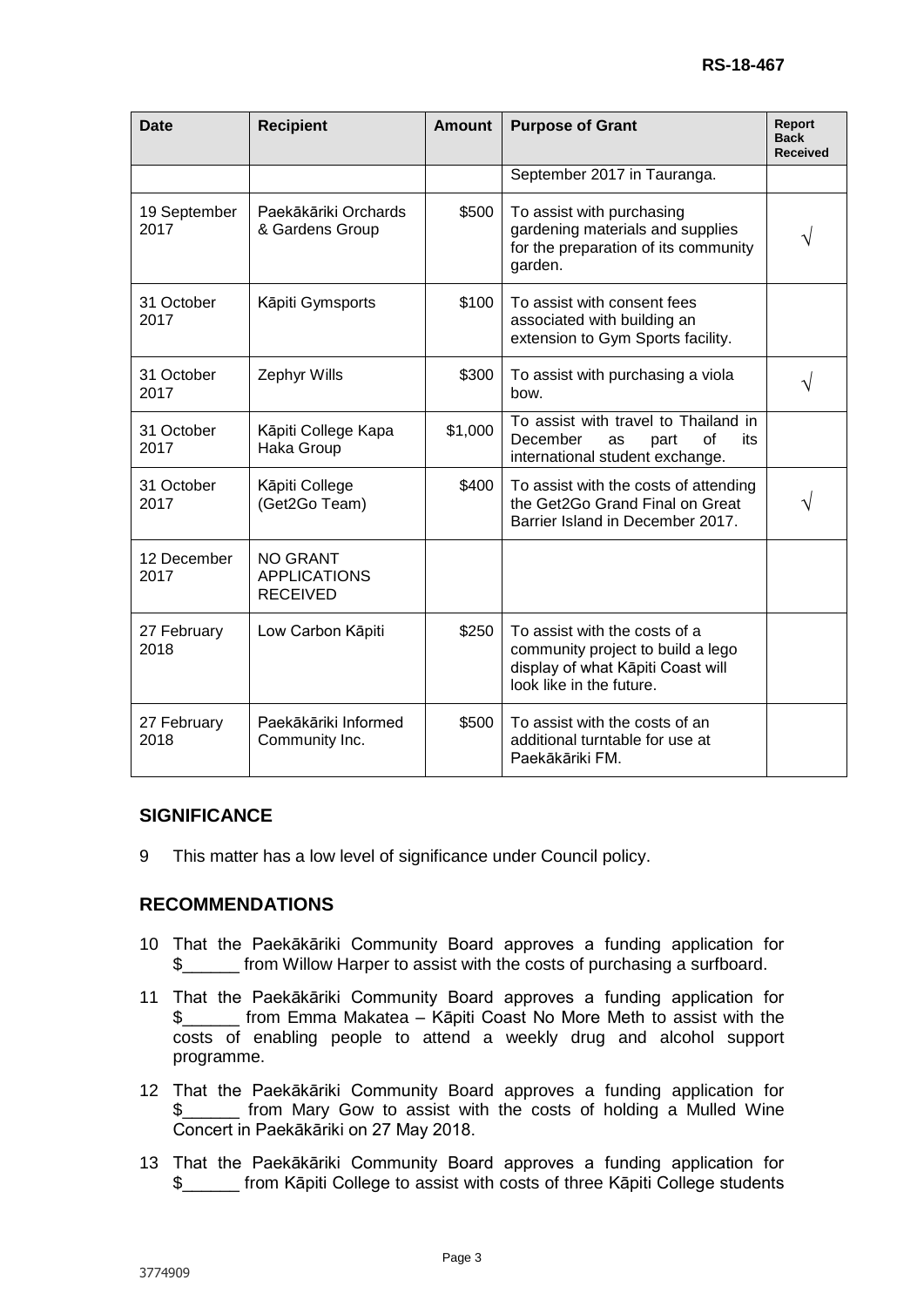from Paekākāriki (Harriet Wills, Sofia Hamann and Maria Dussler) to travel to Ecuador and the Galapagos Islands with Operation Wallacea.

- 14 That the Paekākāriki Community Board approves a funding application for \$\_\_\_\_\_\_ from the Paekākāriki Housing Trust to assist with the costs of holding two community hui.
- 15 That the Paekākāriki Community Board approves a funding application for from the Paekākāriki ANZAC Committee to assist with the costs of its 2018 ANZAC parade.

#### **Report prepared by Approved for submission Approved for submission**

| <b>Judy Rennie</b>                       | Natasha Tod                                    | Max Pedersen                                      |
|------------------------------------------|------------------------------------------------|---------------------------------------------------|
| <b>Executive Secretary Group Manager</b> | <b>Regulatory Services Regulatory Services</b> | <b>Group Manager</b><br><b>Community Services</b> |

## **ATTACHMENTS**

- **Community Fund Grants Criteria**
- **Grant Applications:**
	- o Willow Harper
	- o Emma Makatea Kāpiti Coast No More Meth
	- o Kāpiti College Ecuador/Galapagos Islands Trip
	- o Mary Gow Mulled Wine Concert
	- o Paekākāriki Housing Trust
	- o Paekākāriki ANZAC Committee

#### **Accountability reports:**

- o Kāpiti College Senior Leadership Team 2017
- o Paekākāriki School Parent Teacher Association
- o Zephyr Wills
- o Slade O'Rorke-St John
- o Get2Go, Kāpiti College
- o Paekākāriki ANZAC Committee
- o Paekākāriki Orchards and Gardens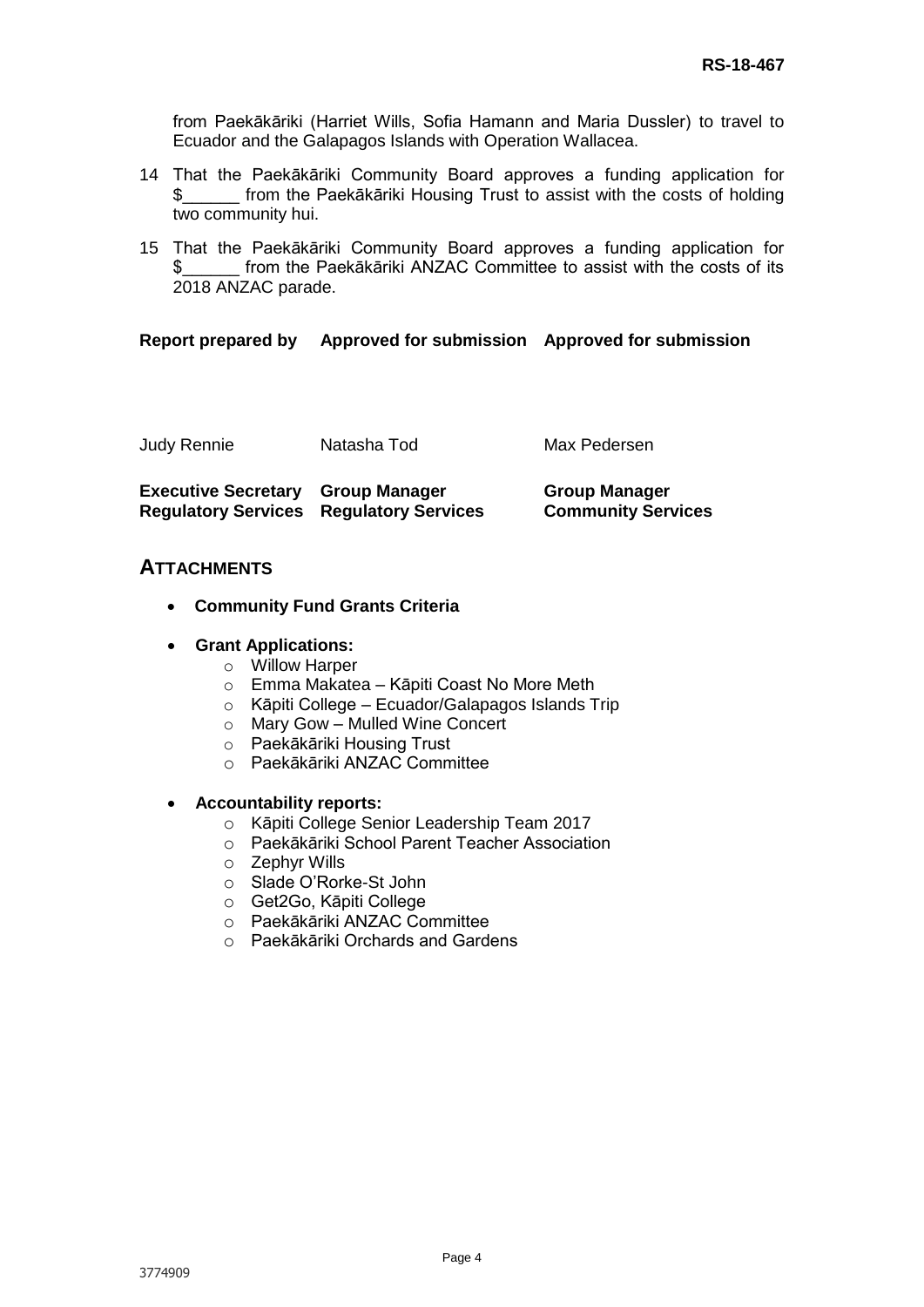## **PAEKĀKĀRIKI COMMUNITY BOARD**

## **CRITERIA FOR COMMUNITY GRANTS**

The purpose of the Paekākāriki Community Board's Community Grants is to provide financial assistance for projects or activities that promote the well-being of the Paekākāriki community and show clear community benefit.

#### **Eligible Organisations/Individuals**

- 1. The organisation/individual **must reside** in the Paekākāriki area. The Board may consider financial assistance for events occurring outside the Paekākāriki Community where it is shown the community will benefit.
- 2. Eligible organisations include those that provide cultural, sports, environmental or social services to the Paekākāriki areas.

## **Criteria**

- 1. The applicant is unable to receive sufficient grants from other sources.
- 2. The applicant must be non-profit making.
- 3. The organisation/individual must use the financial assistance for its activities in the Paekākāriki Community. The Board may consider financial assistance for events occurring outside the Paekākāriki Community where it is shown the community will benefit.
- 4. Organisations must provide the most recent financial statements and a copy of a resolution noting the decision to apply for funding.
- 5. The organisation/individual has not received financial assistance from the Paekākāriki Community Board Community Grants Fund in the last twelve months.
- 6. Only one application will be considered by an organisation for one event (Individual team member applications will not be eligible).

#### **NOTE**: All applications must have full documentation to support their application **(maximum of five pages in total).**

## **Eligible Purposes:**

- 1. Unique or infrequent project or activity;
- 2. Special project or activity;
- 3. Meritorious project or activity;
- 4. To partially or fully offset the cost of any Council permit, licence or resource consent fees\*;
- 5. The remission of hall rental\*.

\*within **the current financial year** of the project or activity